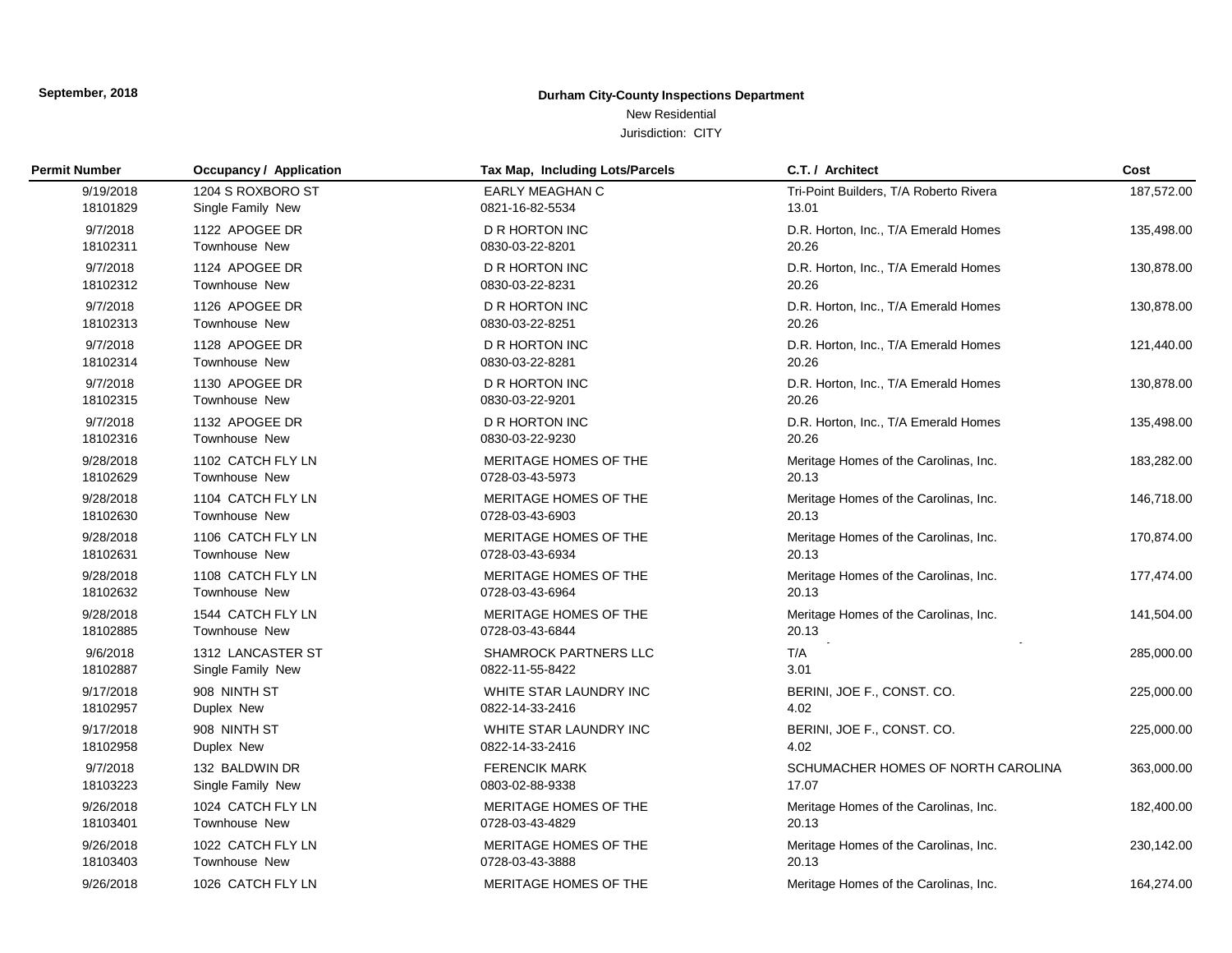# **Durham City-County Inspections Department**

New Residential

| Permit Number | <b>Occupancy / Application</b> | Tax Map, Including Lots/Parcels       | C.T. / Architect                      | Cost       |
|---------------|--------------------------------|---------------------------------------|---------------------------------------|------------|
| 18103405      | Townhouse New                  | 0728-03-43-4849                       | 20.13                                 |            |
| 9/26/2018     | 1028 CATCH FLY LN              | MERITAGE HOMES OF THE                 | Meritage Homes of the Carolinas, Inc. | 177,606.00 |
| 18103408      | <b>Townhouse New</b>           | 0728-03-43-4980                       | 20.13                                 |            |
| 9/6/2018      | 123 CHESTNUT ST                | <b>HABITAT FOR HUMANITY OF DURHAM</b> | HABITAT FOR HUMANITY OF DURHAM INC.   | 105,468.00 |
| 18103427      | Single Family New              | 0821-16-83-1778                       | 12.01                                 |            |
| 9/5/2018      | 8 ORVIETO WAY                  | <b>CHAN TOM</b>                       | <b>BOLD CONSTRUCTION, INC.</b>        | 968,000.00 |
| 18103482      | Single Family New              | 0709-03-02-4896                       | 20.18                                 |            |
| 9/26/2018     | 3216 ALABAMA AVE               | <b>GRAYROSE PROPERTIES LLC</b>        | <b>GRAYROSE PROPERTIES LLC.</b>       | 190,000.00 |
| 18103498      | Single Family New              | 0813-13-93-9895                       | 17.05                                 |            |
| 9/19/2018     | 2916 FAWN AVE                  | JOE F BERINI CONSTRUCTION             | BERINI, JOE F., CONST. CO.            | 290,000.00 |
| 18103573      | Single Family New              | 0813-20-91-3161                       | 17.05                                 |            |
| 9/5/2018      | 3426 DIXON RD                  | THAYER INVESTMENTS INC                | Thayer Homes, Inc.                    | 225,852.00 |
| 18103639      | Single Family New              | 0810-16-73-6177                       | 20.07                                 |            |
| 9/5/2018      | 906 TARIK DR                   | THAYER INVESTMENTS INC                | Thayer Homes, Inc.                    | 228,030.00 |
| 18103641      | Single Family New              | 0810-16-73-5006                       | 20.07                                 |            |
| 9/21/2018     | 1408 N DUKE ST                 | <b>SZIGETHY THOMAS A</b>              | J.W. Builders of North Carolina, LLC  | 349,000.00 |
| 18103649      | Single Family New              | 0822-16-83-0836                       | 3.02                                  |            |
| 9/6/2018      | 1104 STEINBECK DR              | AVH BETHPAGE LLC                      | AV HOMES OF RALEIGH, LLC.             | 273,636.00 |
| 18103680      | Single Family New              | 0758-03-04-1348                       | 20.28                                 |            |
| 9/19/2018     | 304 CROSSLAND DR               | WEEKLEY HOMES LLC                     | Weekley Homes, L.P.                   | 209,550.00 |
| 18103708      | Single Family New              | 0708-01-26-1404                       | 20.18                                 |            |
| 9/21/2018     | 1107 WHITE BARK LN             | RREF II-FH NC SIERRA LLC              | Lennar Carolinas, LLC                 | 256,938.00 |
| 18103710      | Single Family New              | 0769-01-28-5162                       | 19                                    |            |
| 9/21/2018     | 122 CHESTNUT ST                | <b>HABITAT FOR HUMANITY OF DURHAM</b> | HABITAT FOR HUMANITY OF DURHAM INC.   | 110,616.00 |
| 18103726      | Single Family New              | 0821-16-83-2925                       | 12.01                                 |            |
| 9/7/2018      | 1002 VALLEY ROSE WAY           | <b>LENNAR CAROLINAS LLC</b>           | Lennar Carolinas, LLC                 | 278,718.00 |
| 18103742      | Single Family New              | 0813-01-26-7737                       | 17.07                                 |            |
| 9/24/2018     | 216 SOUTHERLAND ST             | <b>WILLIAMS JASMINE</b>               | CMH HOMES INC                         | 139,485.00 |
| 18103789      | Single Family New              | 0841-09-17-5120                       | 18.02                                 |            |
| 9/20/2018     | 106 SHALE CREEK DR             | M/I HOMES OF RALEIGH LLC              | M/I HOMES OF RALEIGH LLC              | 147,444.00 |
| 18103795      | Townhouse New                  | 0769-04-61-2113                       | 19                                    |            |
| 9/20/2018     | 114 SHALE CREEK DR             | M/I HOMES OF RALEIGH LLC              | M/I HOMES OF RALEIGH LLC              | 166,518.00 |
| 18103796      | Townhouse New                  | 0769-04-61-1114                       | 19                                    |            |
| 9/20/2018     | 112 SHALE CREEK DR             | M/I HOMES OF RALEIGH LLC              | M/I HOMES OF RALEIGH LLC              | 147,444.00 |
| 18103797      | Townhouse New                  | 0769-04-61-1144                       | 19                                    |            |
| 9/20/2018     | 110 SHALE CREEK DR             | M/I HOMES OF RALEIGH LLC              | M/I HOMES OF RALEIGH LLC              | 146,520.00 |
| 18103798      | Townhouse New                  | 0769-04-61-1164                       | 19                                    |            |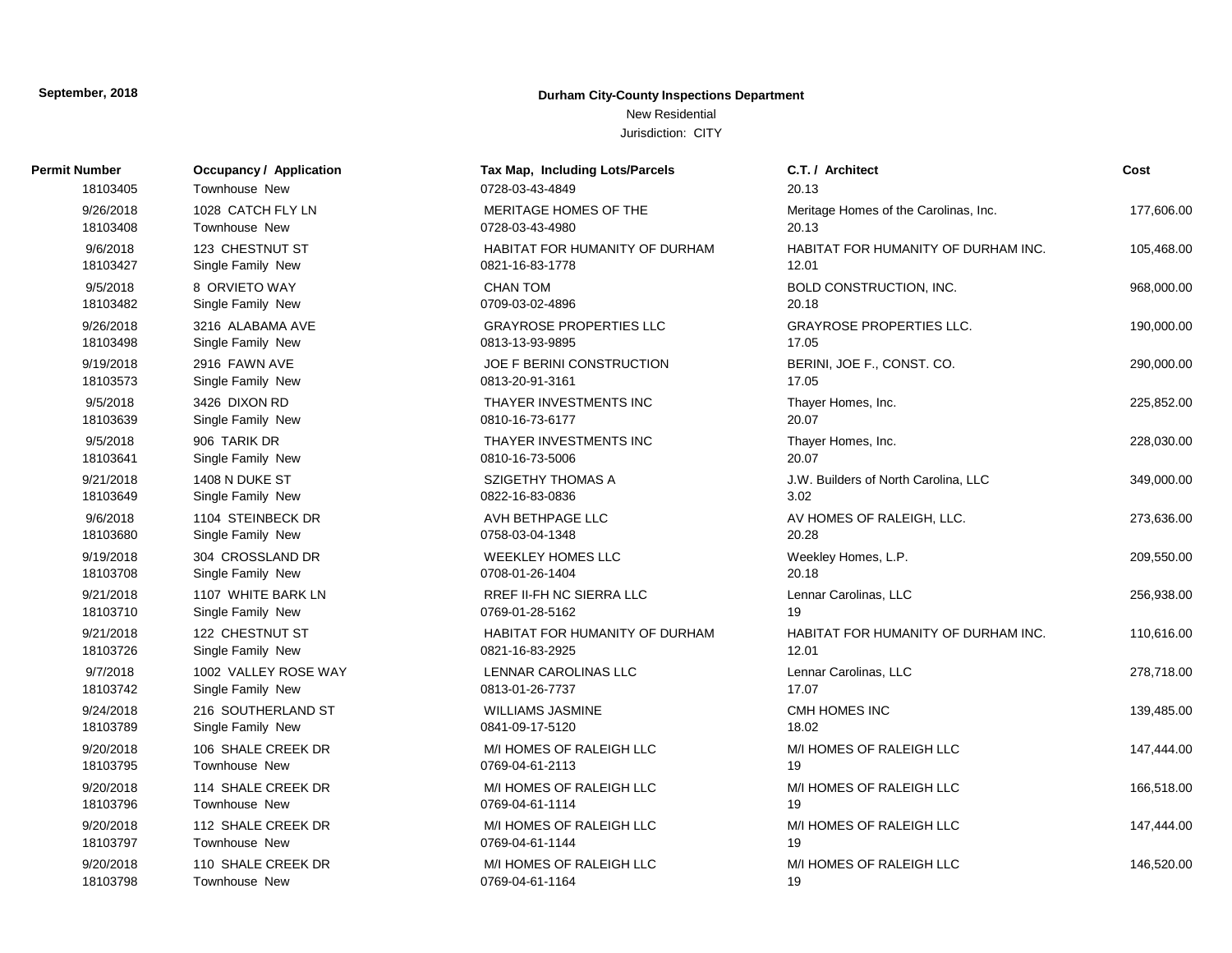# **Durham City-County Inspections Department**

New Residential

| Permit Number | <b>Occupancy / Application</b> | Tax Map, Including Lots/Parcels | C.T. / Architect                          | Cost       |
|---------------|--------------------------------|---------------------------------|-------------------------------------------|------------|
| 9/20/2018     | 108 SHALE CREEK DR             | M/I HOMES OF RALEIGH LLC        | M/I HOMES OF RALEIGH LLC                  | 146,520.00 |
| 18103799      | Townhouse New                  | 0769-04-61-1193                 | 19                                        |            |
| 9/20/2018     | 104 SHALE CREEK DR             | M/I HOMES OF RALEIGH LLC        | M/I HOMES OF RALEIGH LLC                  | 176,022.00 |
| 18103802      | <b>Townhouse New</b>           | 0769-04-61-2133                 | 19                                        |            |
| 9/19/2018     | 5803 WOODBERRY RD              | COUCH W C JR                    | Russin Homes, LLC                         | 347,500.00 |
| 18103818      | Single Family New              | 0709-02-85-7684                 | 20.18                                     |            |
| 9/25/2018     | 607 MORREENE RD                | NICHOLS DANNY LEE               | ALLIED MANAGEMENT GROUP, LLC              | 205,000.00 |
| 18103831      | Single Family New              | 0812-24-65-6807                 | 17.06                                     |            |
| 9/21/2018     | 117 HILLSIDE AVE               | HABITAT FOR HUMANITY OF DURHAM  | HABITAT FOR HUMANITY OF DURHAM INC.       | 107,712.00 |
| 18103841      | Single Family New              | 0821-16-84-3120                 | 12.01                                     |            |
| 9/20/2018     | 1335 SOUTHPOINT TRL            | CALATLANTIC GROUP INC           | Lennar Carolinas, LLC                     | 181,302.00 |
| 18103853      | Townhouse New                  | 0717-01-28-1511                 | 20.2                                      |            |
| 9/20/2018     | 1333 SOUTHPOINT TRL            | CALATLANTIC GROUP INC           | CALATLANTIC GROUP, INC.                   | 155,958.00 |
| 18103855      | Townhouse New                  | 0717-01-28-0581                 | 20.2                                      |            |
| 9/20/2018     | 1331 SOUTHPOINT TRL            | CALATLANTIC GROUP INC           | CALATLANTIC GROUP, INC.                   | 181,434.00 |
| 18103856      | Townhouse New                  | 0717-01-28-0552                 | 20.2                                      |            |
| 9/20/2018     | 1315 SOUTHPOINT TRL            | <b>CALATLANTIC GROUP INC</b>    | CALATLANTIC GROUP, INC.                   | 181,434.00 |
| 18103857      | Townhouse New                  | 0717-01-28-0644                 | 20.2                                      |            |
| 9/20/2018     | 1317 SOUTHPOINT TRL            | <b>CALATLANTIC GROUP INC</b>    | CALATLANTIC GROUP, INC.                   | 187,638.00 |
| 18103858      | Townhouse New                  | 0717-01-28-0641                 | 20.2                                      |            |
| 9/24/2018     | 1102 BRIAR ROSE LN             | <b>VK MAGNOLIA LLC</b>          | Ryan Homes and/or NV Homes NVR, Inc., T/A | 173,778.00 |
| 18103878      | Single Family New              | 0833-01-39-4359                 | 17.09                                     |            |
| 9/21/2018     | 1104 BRIAR ROSE LN             | <b>VK MAGNOLIA LLC</b>          | Ryan Homes and/or NV Homes NVR, Inc., T/A | 138,864.00 |
| 18103879      | Single Family New              | 0833-01-39-5413                 | 17.09                                     |            |
| 9/21/2018     | 1106 BRIAR ROSE LN             | <b>VK MAGNOLIA LLC</b>          | Ryan Homes and/or NV Homes NVR, Inc., T/A | 123,024.00 |
| 18103881      | Single Family New              | 0833-01-39-5476                 | 17.09                                     |            |
| 9/5/2018      | 1110 BRIAR ROSE LN             | <b>VK MAGNOLIA LLC</b>          | Ryan Homes and/or NV Homes NVR, Inc., T/A | 173,778.00 |
| 18103882      | Single Family New              | 0833-01-39-6583                 | 17.09                                     |            |
| 9/21/2018     | 1503 ANTHOLOGY DR              | AVH BETHPAGE LLC                | AV HOMES OF RALEIGH, LLC.                 | 306,240.00 |
| 18103886      | Single Family New              | 0758-03-32-1649                 | 20.14                                     |            |
| 9/5/2018      | 1229 BIRCHBARK RD              | PULTE HOME COMPANY LLC          | Pulte Home Company, LLC                   | 244,860.00 |
| 18103891      | Single Family New              | 0811-13-12-5790                 | 20.17                                     |            |
| 9/21/2018     | 1212 SOUTHPOINT TRL            | CALATLANTIC GROUP INC           | CALATLANTIC GROUP, INC.                   | 181,434.00 |
| 18103895      | Townhouse New                  | 0717-01-18-8923                 | 20.2                                      |            |
| 9/21/2018     | 1214 SOUTHPOINT TRL            | CALATLANTIC GROUP INC           | CALATLANTIC GROUP, INC.                   | 155,958.00 |
| 18103896      | Townhouse New                  | 0717-01-18-8930                 | 20.2                                      |            |
| 9/21/2018     | 1216 SOUTHPOINT TRL            | <b>CALATLANTIC GROUP INC</b>    | CALATLANTIC GROUP. INC.                   | 191.862.00 |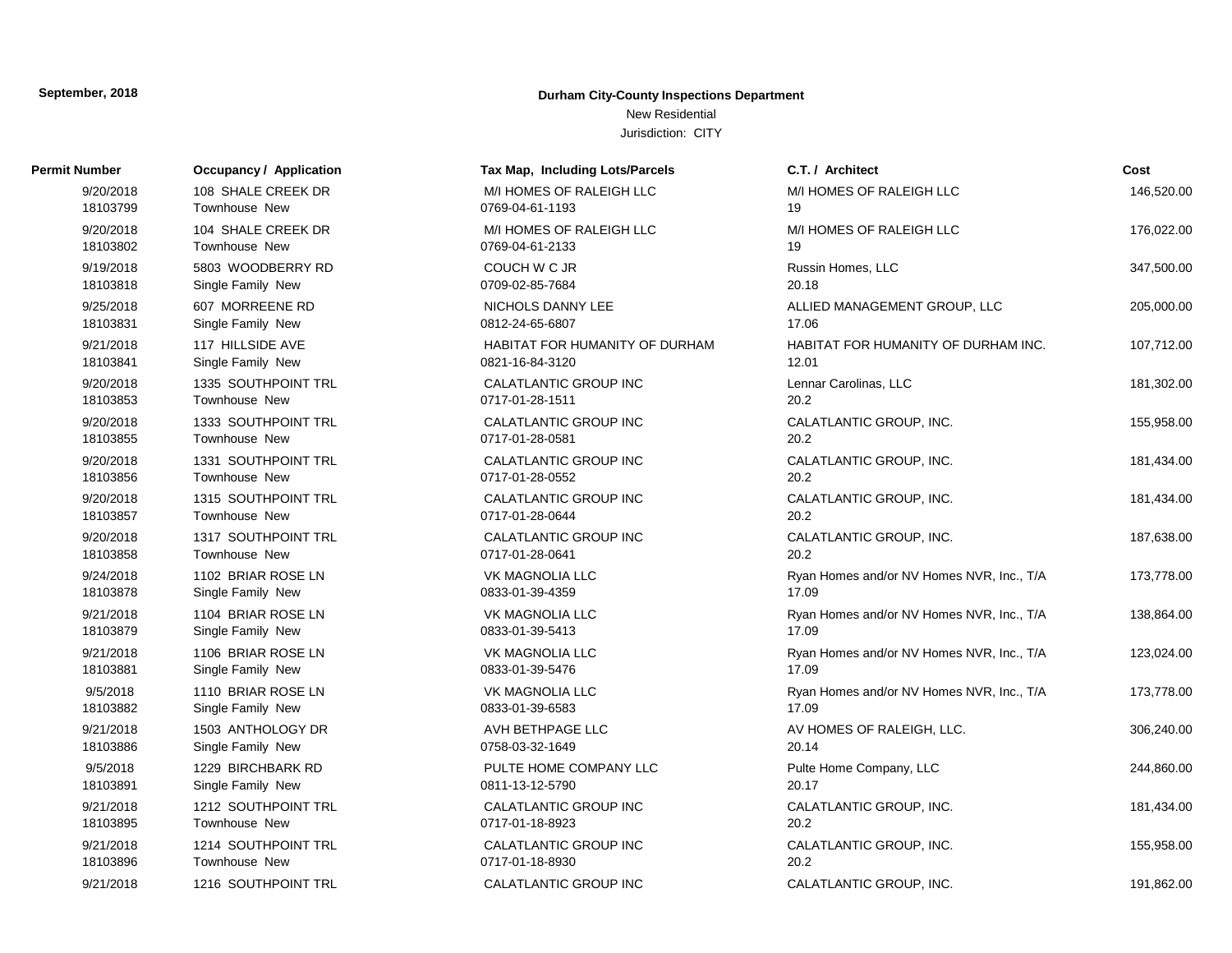# **Durham City-County Inspections Department**

New Residential

| Permit Number | Occupancy / Application | Tax Map, Including Lots/Parcels | C.T. / Architect          | Cost       |
|---------------|-------------------------|---------------------------------|---------------------------|------------|
| 18103897      | Townhouse New           | 0717-01-18-8848                 | 20.2                      |            |
| 9/21/2018     | 1218 SOUTHPOINT TRL     | <b>CALATLANTIC GROUP INC</b>    | CALATLANTIC GROUP, INC.   | 187,836.00 |
| 18103898      | Townhouse New           | 0717-01-18-8855                 | 20.2                      |            |
| 9/6/2018      | 1009 MEADOW POND DR     | M/I HOMES OF RALEIGH LLC        | M/I HOMES OF RALEIGH LLC  | 266,508.00 |
| 18103910      | Single Family New       | 0769-04-62-0984                 | 19                        |            |
| 9/7/2018      | 631 STARRY SKY DR       | LENNAR CAROLINAS LLC            | Lennar Carolinas, LLC     | 172,524.00 |
| 18103926      | Single Family New       | 0850-02-97-8526                 | 18.08                     |            |
| 9/6/2018      | 1411 TRILOGY BLVD       | <b>LENNAR CAROLINAS LLC</b>     | Lennar Carolinas, LLC     | 164,472.00 |
| 18103927      | <b>Townhouse New</b>    | 0758-02-58-6133                 | 20.28                     |            |
| 9/6/2018      | 1413 TRILOGY BLVD       | <b>LENNAR CAROLINAS LLC</b>     | Lennar Carolinas, LLC     | 160,182.00 |
| 18103928      | Townhouse New           | 0758-02-58-6140                 | 20.28                     |            |
| 9/6/2018      | 1415 TRILOGY BLVD       | LENNAR CAROLINAS LLC            | Lennar Carolinas, LLC     | 157,212.00 |
| 18103929      | <b>Townhouse New</b>    | 0758-02-58-6067                 | 20.28                     |            |
| 9/7/2018      | 1131 EPIPHANY RD        | LENNAR CAROLINAS LLC            | Lennar Carolinas, LLC     | 208,692.00 |
| 18103930      | Townhouse New           | 0758-02-68-2344                 | 20.14                     |            |
| 9/7/2018      | 1133 EPIPHANY RD        | LENNAR CAROLINAS LLC            | Lennar Carolinas, LLC     | 207,108.00 |
| 18103931      | Townhouse New           | 0758-02-68-2341                 | 20.14                     |            |
| 9/7/2018      | 1135 EPIPHANY RD        | LENNAR CAROLINAS LLC            | Lennar Carolinas, LLC     | 200,706.00 |
| 18103932      | <b>Townhouse New</b>    | 0758-02-68-2248                 | 20.14                     |            |
| 9/7/2018      | 1137 EPIPHANY RD        | LENNAR CAROLINAS LLC            | Lennar Carolinas, LLC     | 207,108.00 |
| 18103933      | <b>Townhouse New</b>    | 0758-02-68-2246                 | 20.14                     |            |
| 9/7/2018      | 1102 STEINBECK DR       | AVH BETHPAGE LLC                | AV HOMES OF RALEIGH, LLC. | 279,840.00 |
| 18103937      | Single Family New       | 0758-03-04-1463                 | 20.28                     |            |
| 9/7/2018      | 1052 STEINBECK DR       | AVH BETHPAGE LLC                | AV HOMES OF RALEIGH, LLC. | 279,840.00 |
| 18103940      | Single Family New       | 0758-03-04-2549                 | 20.28                     |            |
| 9/7/2018      | 1204 STEINBECK DR       | AVH BETHPAGE LLC                | AV HOMES OF RALEIGH, LLC. | 349,602.00 |
| 18103941      | Single Family New       | 0758-03-04-0243                 | 20.28                     |            |
| 9/7/2018      | 1007 STEINBECK DR       | AVH BETHPAGE LLC                | AV HOMES OF RALEIGH, LLC. | 308,022.00 |
| 18103948      | Single Family New       | 0758-03-14-1841                 | 20.28                     |            |
| 9/7/2018      | 1302 W WELLWATER AVE    | LENNAR CAROLINAS LLC            | Lennar Carolinas, LLC     | 219,978.00 |
| 18103950      | Single Family New       | 0850-02-97-4308                 | 18.08                     |            |
| 9/10/2018     | 1005 MEADOW POND DR     | M/I HOMES OF RALEIGH LLC        | M/I HOMES OF RALEIGH LLC  | 201,300.00 |
| 18103953      | Single Family New       | 0769-04-52-9889                 | 19                        |            |
| 9/13/2018     | 1324 FARM POND TRL      | M/I HOMES OF RALEIGH LLC        | M/I HOMES OF RALEIGH LLC  | 188,892.00 |
| 18103954      | Townhouse New           | 0769-61-22-5429                 | 19                        |            |
| 9/13/2018     | 1326 FARM POND TRL      | M/I HOMES OF RALEIGH LLC        | M/I HOMES OF RALEIGH LLC  | 147,444.00 |
| 18103955      | Townhouse New           | 0769-61-22-8443                 | 19                        |            |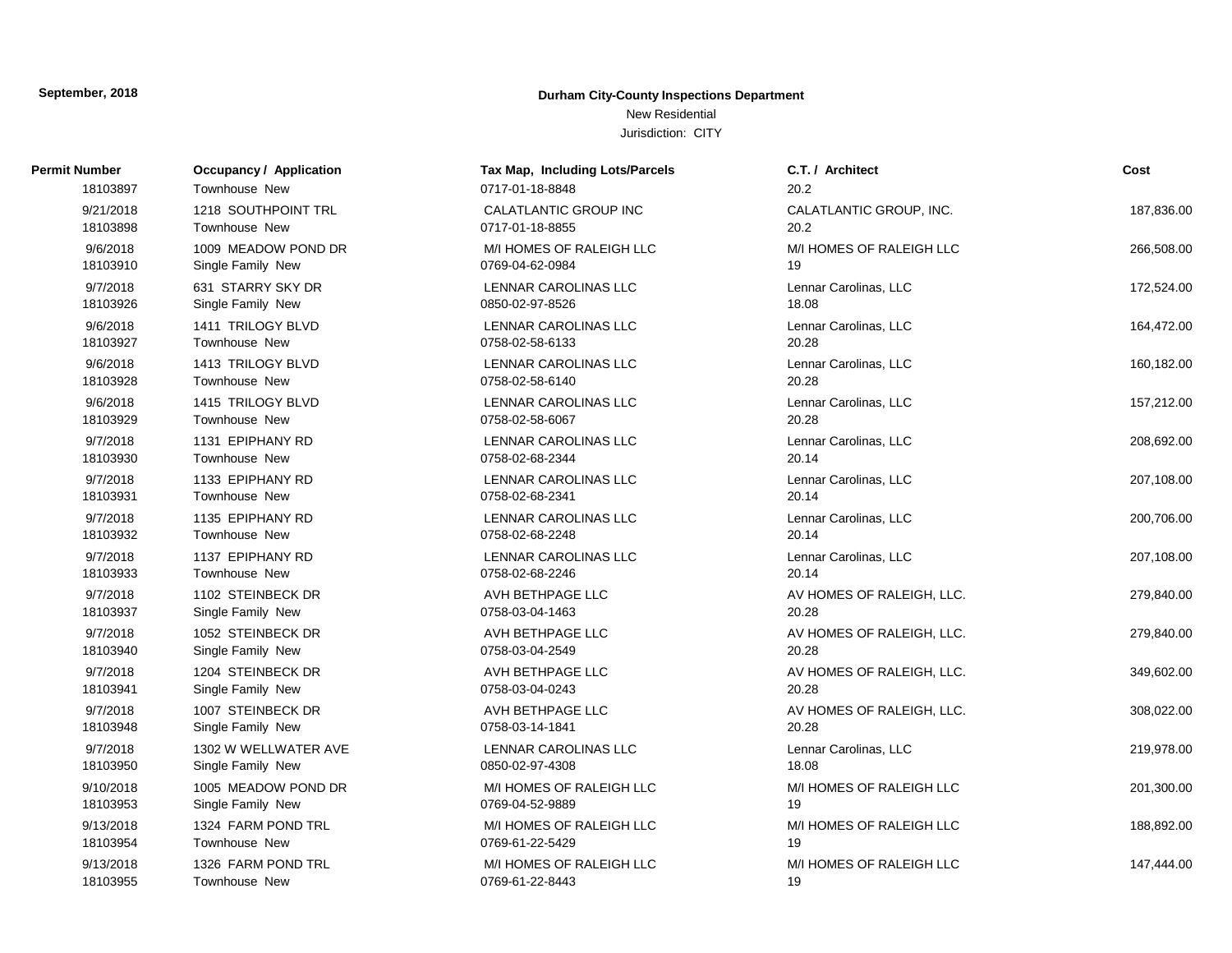# **Durham City-County Inspections Department**

# New Residential

| Permit Number         | <b>Occupancy / Application</b>      | Tax Map, Including Lots/Parcels             | C.T. / Architect                          | Cost       |
|-----------------------|-------------------------------------|---------------------------------------------|-------------------------------------------|------------|
| 9/13/2018             | 1328 FARM POND TRL                  | M/I HOMES OF RALEIGH LLC                    | M/I HOMES OF RALEIGH LLC                  | 146,520.00 |
| 18103956              | Townhouse New                       | 0769-61-32-0359                             | 19                                        |            |
| 9/13/2018<br>18103957 | 1330 FARM POND TRL<br>Townhouse New | M/I HOMES OF RALEIGH LLC<br>0769-61-32-2375 | M/I HOMES OF RALEIGH LLC<br>19            | 147,708.00 |
| 9/13/2018             | 1332 FARM POND TRL                  | M/I HOMES OF RALEIGH LLC                    | M/I HOMES OF RALEIGH LLC                  | 147,444.00 |
| 18103958              | Townhouse New                       | 0769-61-32-4381                             | 19                                        |            |
| 9/13/2018             | 1334 FARM POND TRL                  | M/I HOMES OF RALEIGH LLC                    | M/I HOMES OF RALEIGH LLC                  | 166,584.00 |
| 18103959              | Townhouse New                       | 0769-61-32-7258                             | 19                                        |            |
| 9/11/2018             | 1037 SWEET CREAM CT                 | LENNAR CAROLINAS LLC                        | Lennar Carolinas, LLC                     | 160,842.00 |
| 18103975              | Single Family New                   | 0851-01-28-7083                             | 18.06                                     |            |
| 9/11/2018             | 1039 SWEET CREAM CT                 | LENNAR CAROLINAS LLC                        | Lennar Carolinas, LLC                     | 148,566.00 |
| 18103977              | Single Family New                   | 0851-01-28-7087                             | 18.06                                     |            |
| 9/13/2018             | 1102 EXCITE AVE                     | <b>LENNAR CAROLINAS LLC</b>                 | Lennar Carolinas, LLC                     | 149,952.00 |
| 18103980              | <b>Townhouse New</b>                | 0758-02-58-9125                             | 20.28                                     |            |
| 9/13/2018             | 1104 EXCITE AVE                     | <b>LENNAR CAROLINAS LLC</b>                 | Lennar Carolinas, LLC                     | 158,000.00 |
| 18103981              | Townhouse New                       | 0758-02-58-9138                             | 20.28                                     |            |
| 9/13/2018             | 1106 EXCITE AVE                     | LENNAR CAROLINAS LLC                        | Lennar Carolinas, LLC                     | 157,000.00 |
| 18103982              | <b>Townhouse New</b>                | 0758-02-58-9241                             | 20.28                                     |            |
| 9/11/2018             | 1219 BIRCHBARK RD                   | PULTE HOME COMPANY LLC                      | Pulte Home Company, LLC                   | 245,454.00 |
| 18104001              | Single Family New                   | 0811-13-12-3834                             | 20.17                                     |            |
| 9/13/2018             | 1112 EXCITE AVE                     | LENNAR CAROLINAS LLC                        | Lennar Carolinas, LLC                     | 160,644.00 |
| 18104002              | <b>Townhouse New</b>                | 0758-02-58-9255                             | 20.28                                     |            |
| 9/13/2018             | 1114 EXCITE AVE                     | LENNAR CAROLINAS LLC                        | Lennar Carolinas, LLC                     | 163,614.00 |
| 18104003              | <b>Townhouse New</b>                | 0758-02-58-9268                             | 20.28                                     |            |
| 9/13/2018             | 1116 EXCITE AVE                     | LENNAR CAROLINAS LLC                        | Lennar Carolinas, LLC                     | 159,000.00 |
| 18104004              | Townhouse New                       | 0758-02-58-9361                             | 20.28                                     |            |
| 9/13/2018             | 1209 FARM LEAF DR                   | <b>RREF II-FH NC SIERRA LLC</b>             | Lennar Carolinas, LLC                     | 163,482.00 |
| 18104005              | Single Family New                   | 0769-01-19-3693                             | 19                                        |            |
| 9/24/2018             | 1341 SOUTHPOINT TRL                 | CALATLANTIC GROUP INC                       | CALATLANTIC GROUP, INC.                   | 187,836.00 |
| 18104009              | Townhouse New                       | 0717-01-28-1551                             | 20.2                                      |            |
| 9/24/2018             | 1343 SOUTHPOINT TRL                 | CALATLANTIC GROUP INC                       | CALATLANTIC GROUP, INC.                   | 191,862.00 |
| 18104010              | Townhouse New                       | 0717-01-28-1581                             | 20.2                                      |            |
| 9/24/2018             | 1345 SOUTHPOINT TRL                 | CALATLANTIC GROUP INC                       | CALATLANTIC GROUP, INC.                   | 158,862.00 |
| 18104011              | <b>Townhouse New</b>                | 0717-01-28-2511                             | 20.2                                      |            |
| 9/24/2018             | 1347 SOUTHPOINT TRL                 | <b>CALATLANTIC GROUP INC</b>                | CALATLANTIC GROUP, INC.                   | 181,302.00 |
| 18104012              | Townhouse New                       | 0717-01-28-2541                             | 20.2                                      |            |
| 9/12/2018             | 1108 BRIAR ROSE LN                  | <b>VK MAGNOLIA LLC</b>                      | Ryan Homes and/or NV Homes NVR, Inc., T/A | 173,778.00 |
|                       |                                     |                                             |                                           |            |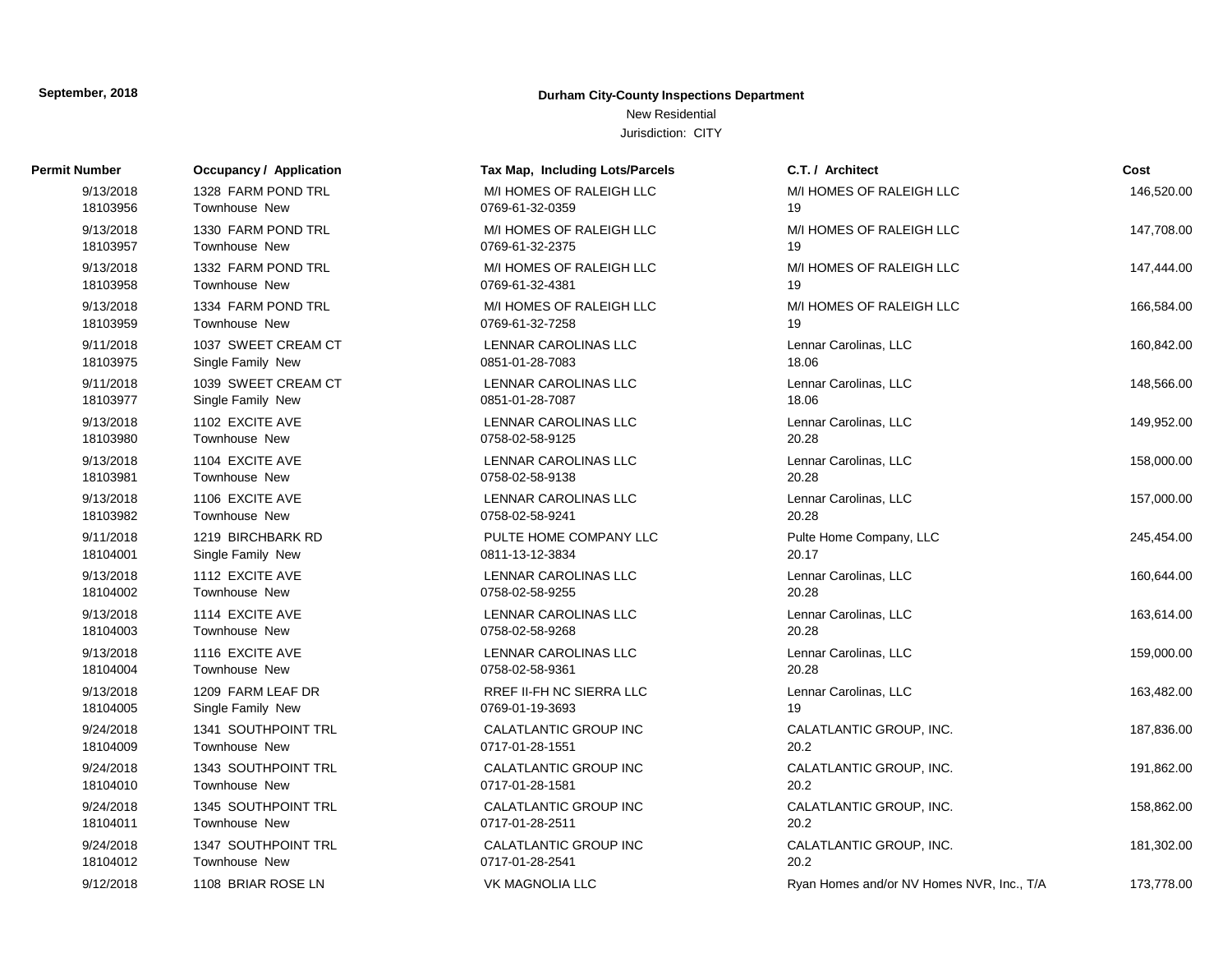# **Durham City-County Inspections Department**

New Residential

| Permit Number | Occupancy / Application | Tax Map, Including Lots/Parcels | C.T. / Architect                      | Cost       |
|---------------|-------------------------|---------------------------------|---------------------------------------|------------|
| 18104013      | Single Family New       | 0833-01-39-6439                 | 17.09                                 |            |
| 9/24/2018     | 1003 COMPASS DR         | <b>D R HORTON INC</b>           | D.R. Horton, Inc., T/A Emerald Homes  | 135,498.00 |
| 18104026      | <b>Townhouse New</b>    | 0830-03-32-0335                 | 20.26                                 |            |
| 9/24/2018     | 1005 COMPASS DR         | <b>D R HORTON INC</b>           | D.R. Horton, Inc., T/A Emerald Homes  | 130,878.00 |
| 18104027      | <b>Townhouse New</b>    | 0830-03-32-0332                 | 20.26                                 |            |
| 9/24/2018     | 1007 COMPASS DR         | <b>D R HORTON INC</b>           | D.R. Horton, Inc., T/A Emerald Homes  | 121,440.00 |
| 18104028      | Townhouse New           | 0830-03-32-0330                 | 20.26                                 |            |
| 9/24/2018     | 1009 COMPASS DR         | D R HORTON INC                  | D.R. Horton, Inc., T/A Emerald Homes  | 130,878.00 |
| 18104029      | Townhouse New           | 0830-03-32-0238                 | 20.26                                 |            |
| 9/24/2018     | 1101 COMPASS DR         | <b>D R HORTON INC</b>           | D.R. Horton, Inc., T/A Emerald Homes  | 130,878.00 |
| 18104030      | <b>Townhouse New</b>    | 0830-03-32-0235                 | 20.26                                 |            |
| 9/24/2018     | 1103 COMPASS DR         | D R HORTON INC                  | D.R. Horton, Inc., T/A Emerald Homes  | 135,498.00 |
| 18104031      | Townhouse New           | 0830-03-32-0233                 | 20.26                                 |            |
| 9/19/2018     | 113 GREEN GABLES WAY    | <b>LENNAR CAROLINAS LLC</b>     | Lennar Carolinas, LLC                 | 207,966.00 |
| 18104037      | Single Family New       | 0850-02-97-5427                 | 18.08                                 |            |
| 9/19/2018     | 1015 RESTORATION DR     | EPCON ANDREWS CHAPEL LLC        | EPCON COMMUNITIES CAROLINAS LLC       | 218,856.00 |
| 18104050      | Single Family New       | 0769-04-54-9454                 | 19                                    |            |
| 9/24/2018     | 1813 S ROXBORO ST       | DURHAM BUILDING COMPANY LLC     | Durham Building Company, LLC          | 120,912.00 |
| 18104061      | Single Family New       | 0820-07-69-8853                 | 13.04                                 |            |
| 9/24/2018     | 1134 LIPPINCOTT RD      | MERITAGE HOMES OF THE           | Meritage Homes of the Carolinas, Inc. | 135,564.00 |
| 18104062      | Single Family New       | 0749-01-29-6089                 | 18.09                                 |            |
| 9/17/2018     | 1002 FLAGLER ST         | SOUTHPOINT STATION LLC          | Elm Street Builders, LLC              | 163,350.00 |
| 18104065      | <b>Townhouse New</b>    | 0728-01-46-4899                 | 20.22                                 |            |
| 9/17/2018     | 1004 FLAGLER ST         | SOUTHPOINT STATION LLC          | Elm Street Builders, LLC              | 128,238.00 |
| 18104066      | Townhouse New           | 0728-01-46-4879                 | 20.22                                 |            |
| 9/17/2018     | 1006 FLAGLER ST         | SOUTHPOINT STATION LLC          | Elm Street Builders, LLC              | 129,360.00 |
| 18104067      | Townhouse New           | 0728-01-46-4849                 | 20.22                                 |            |
| 9/18/2018     | 1008 FLAGLER ST         | SOUTHPOINT STATION LLC          | Elm Street Builders, LLC              | 164,802.00 |
| 18104068      | Townhouse New           | 0728-01-46-4829                 | 20.22                                 |            |
| 9/18/2018     | 1003 FLAGLER ST         | SOUTHPOINT STATION LLC          | Elm Street Builders, LLC              | 163,548.00 |
| 18104069      | Townhouse New           | 0728-01-46-5705                 | 20.22                                 |            |
| 9/18/2018     | 1005 FLAGLER ST         | SOUTHPOINT STATION LLC          | Elm Street Builders, LLC              | 164,604.00 |
| 18104070      | Townhouse New           | 0728-01-46-4785                 | 20.22                                 |            |
| 9/18/2018     | 1007 FLAGLER ST         | SOUTHPOINT STATION LLC          | Elm Street Builders, LLC              | 129,360.00 |
| 18104071      | Townhouse New           | 0728-01-46-4755                 | 20.22                                 |            |
| 9/18/2018     | 1009 FLAGLER ST         | SOUTHPOINT STATION LLC          | Elm Street Builders, LLC              | 163,548.00 |
| 18104072      | Townhouse New           | 0728-01-46-4715                 | 20.22                                 |            |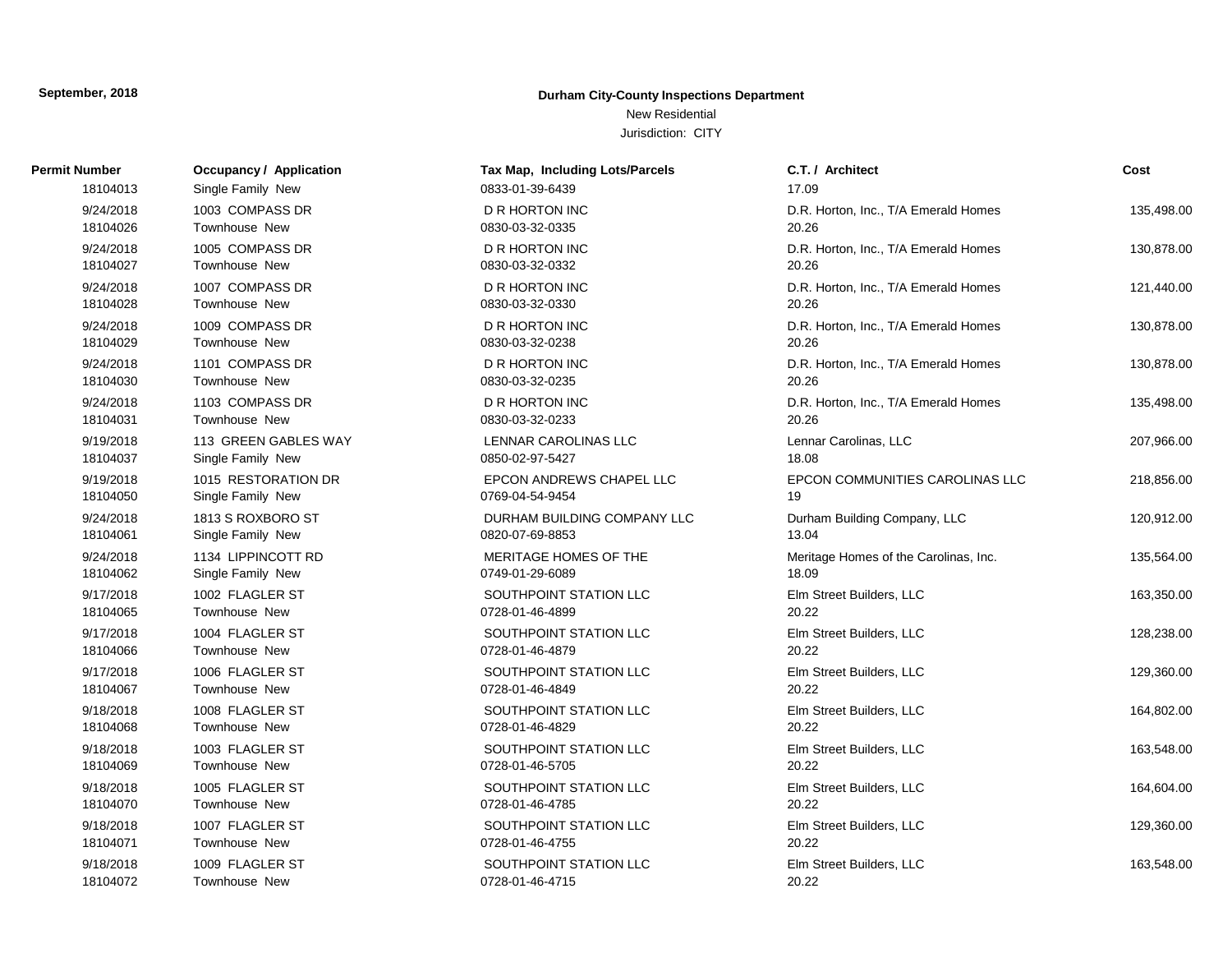# **Durham City-County Inspections Department**

New Residential

| Permit Number         | Occupancy / Application                     | Tax Map, Including Lots/Parcels                 | C.T. / Architect                                   | Cost       |
|-----------------------|---------------------------------------------|-------------------------------------------------|----------------------------------------------------|------------|
| 9/18/2018<br>18104073 | 1012 FLAGLER ST<br>Townhouse New            | AVONDALE KS LLC<br>0728-01-46-3888              | Elm Street Builders, LLC<br>20.22                  | 163,350.00 |
| 9/18/2018             | 1014 FLAGLER ST                             | AVONDALE KS LLC                                 | Elm Street Builders, LLC                           | 163,548.00 |
| 18104074              | Townhouse New                               | 0728-01-46-3857                                 | 20.22                                              |            |
| 9/18/2018             | 1016 FLAGLER ST                             | <b>AVONDALE KS LLC</b>                          | Elm Street Builders, LLC                           | 164,604.00 |
| 18104075              | <b>Townhouse New</b>                        | 0728-01-46-3835                                 | 20.22                                              |            |
| 9/18/2018             | 1018 FLAGLER ST                             | <b>AVONDALE KS LLC</b>                          | Elm Street Builders, LLC                           | 164,802.00 |
| 18104076              | Townhouse New                               | 0728-01-46-3804                                 | 20.22                                              |            |
| 9/24/2018             | 1010 VESPER CT                              | EPCON ANDREWS CHAPEL LLC                        | EPCON COMMUNITIES CAROLINAS LLC                    | 237,666.00 |
| 18104078              | Single Family New                           | 0769-04-64-5482                                 | 19                                                 |            |
| 9/21/2018             | 1112 BRIAR ROSE LN                          | <b>VK MAGNOLIA LLC</b>                          | Ryan Homes and/or NV Homes NVR, Inc., T/A          | 138,864.00 |
| 18104079              | Single Family New                           | 0833-01-39-7546                                 | 17.09                                              |            |
| 9/21/2018<br>18104080 | 1118 BRIAR ROSE LN<br>Single Family New     | <b>VK MAGNOLIA LLC</b><br>0833-01-39-8653       | Ryan Homes and/or NV Homes NVR, Inc., T/A<br>17.09 | 154,704.00 |
| 9/21/2018<br>18104081 | 1122 BRIAR ROSE LN<br>Single Family New     | <b>VK MAGNOLIA LLC</b><br>0833-01-39-9635       | Ryan Homes and/or NV Homes NVR, Inc., T/A<br>17.09 | 173,514.00 |
|                       |                                             |                                                 |                                                    |            |
| 9/21/2018<br>18104082 | 1114 BRIAR ROSE LN<br>Single Family New     | <b>VK MAGNOLIA LLC</b><br>0833-01-39-7599       | Ryan Homes and/or NV Homes NVR, Inc., T/A<br>17.09 | 173,514.00 |
| 9/28/2018<br>18104089 | 1351 SOUTHPOINT TRL<br>Townhouse New        | <b>CALATLANTIC GROUP INC</b><br>0717-01-28-2571 | CALATLANTIC GROUP, INC.<br>20.2                    | 187,836.00 |
| 9/28/2018             | 1353 SOUTHPOINT TRL                         | CALATLANTIC GROUP INC                           | CALATLANTIC GROUP, INC.                            | 155,958.00 |
| 18104090              | Townhouse New                               | 0717-01-28-3501                                 | 20.2                                               |            |
| 9/28/2018<br>18104091 | 1355 SOUTHPOINT TRL<br>Townhouse New        | CALATLANTIC GROUP INC<br>0717-01-28-3531        | CALATLANTIC GROUP, INC.<br>20.2                    | 155,958.00 |
| 9/28/2018<br>18104092 | 1357 SOUTHPOINT TRL<br>Townhouse New        | CALATLANTIC GROUP INC<br>0717-01-28-3551        | CALATLANTIC GROUP, INC.<br>20.2                    | 181,434.00 |
| 9/24/2018             | 219 SAILFISH CT                             | PULTE HOME COMPANY LLC                          | Pulte Home Company, LLC                            | 178,002.00 |
| 18104094              | Single Family New                           | 0769-01-16-8983                                 | 19                                                 |            |
| 9/24/2018<br>18104112 | 215 KALMIA DR<br>Single Family New          | PULTE HOME COMPANY LLC<br>0769-01-17-7282       | Pulte Home Company, LLC<br>19                      | 230,736.00 |
|                       |                                             |                                                 |                                                    |            |
| 9/24/2018<br>18104120 | 211 KALMIA DR<br>Single Family New          | PULTE HOME COMPANY LLC<br>0769-01-17-7232       | Pulte Home Company, LLC<br>19                      | 239,440.00 |
| 9/24/2018             | 115 BURLINGTON MILL CT                      | PULTE HOME COMPANY LLC                          | Pulte Home Company, LLC                            | 245,388.00 |
| 18104130              | Single Family New                           | 0769-03-34-2898                                 | 19                                                 |            |
| 9/25/2018<br>18104156 | 117 BURLINGTON MILL CT<br>Single Family New | PULTE HOME COMPANY LLC<br>0769-03-34-3823       | Pulte Home Company, LLC<br>19                      | 188,232.00 |
| 9/25/2018             | 2104 BLOOMSBURY MANOR DR                    | PULTE HOME COMPANY LLC                          | Pulte Home Company, LLC                            | 205,128.00 |